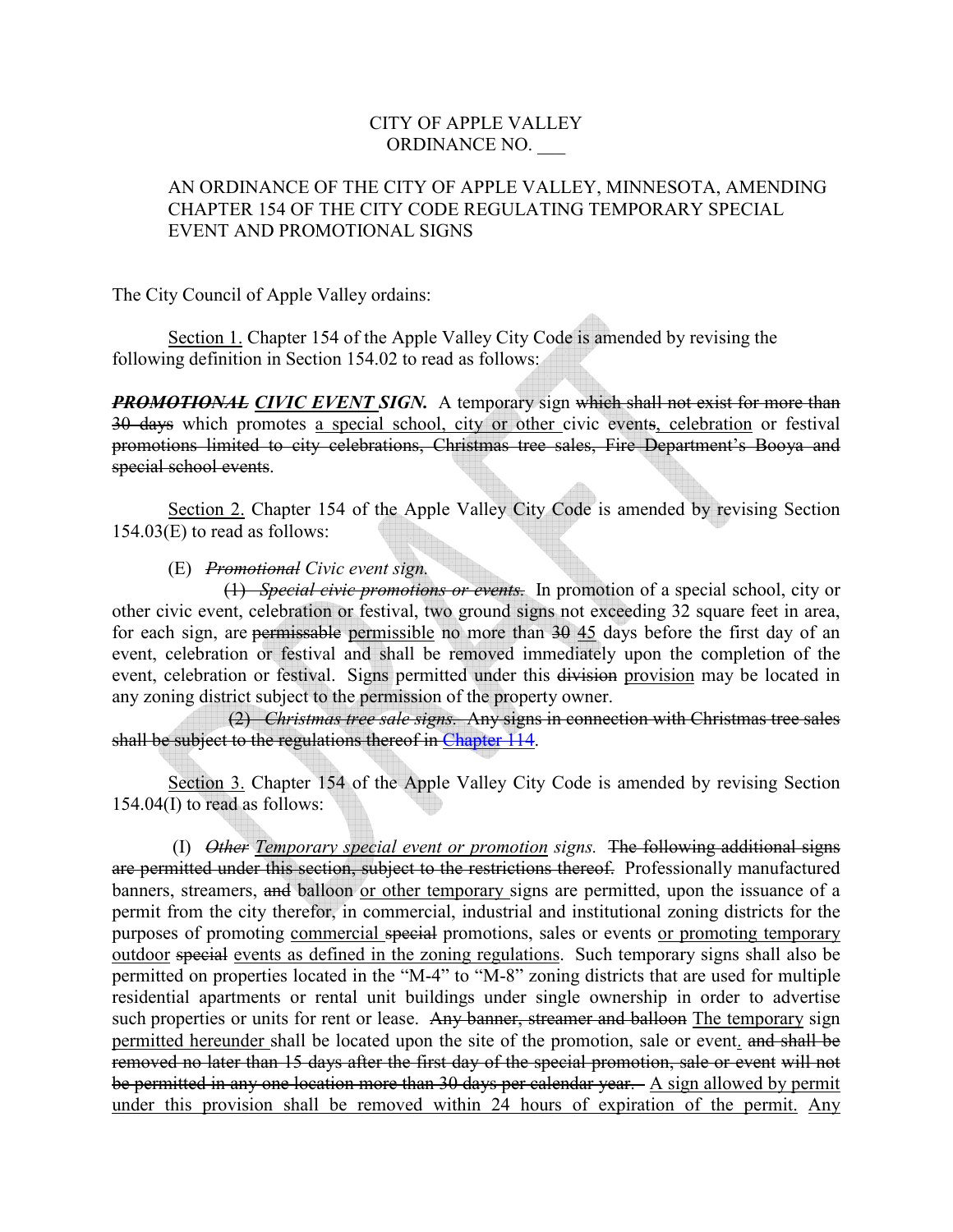person/entity seeking a temporary sign permit hereunder shall be limited to no more than 45 days per calendar year for placement of a single sign or multiple signs throughout the year. Such temporary signs shall not include lit, portable, or handmade signs.

Section 4. Chapter 154 of the Apple Valley City Code is amended by revising Section 154.05(G) to read as follows.

(G) Advertising or billboard signs; prohibited. No advertising or billboard sign which directs attention to a business, commodity, service or entertainment shall be placed or located within any street rights-of-way. No advertising or billboard sign shall be on property other than the premises on which the business, commodity, service or entertainment is located.

Section 5. Chapter 154 of the Apple Valley City Code is amended by revising Appendix B to read as follows:

APPENDIX B: TEMPORARY SIGN SIZES

The following are size regulations for all temporary signs.

| <b>Sign Description</b>      | Pylon<br><b>Sign</b> | Ground<br><b>Sign</b> | <b>Building</b><br><b>Sign</b> | Maximum Area (sq. ft.)                           |
|------------------------------|----------------------|-----------------------|--------------------------------|--------------------------------------------------|
| Construction                 |                      |                       |                                | 32 in any district                               |
| Real estate                  |                      |                       |                                | 6 in residential district;<br>16 other districts |
| Development                  |                      |                       |                                | 80 in any district                               |
| Noncommercial                |                      |                       |                                | 32 in any district                               |
| Promotional Civic Event      |                      |                       |                                | 32 in any district                               |
| All other temporary<br>signs |                      |                       |                                | 32 in permitted districts                        |

Section 6. Summary approved. The City Council hereby determines that the text of the summary marked "Official Summary of Ordinance No.  $\cdot$  " a copy of which is attached hereto clearly informs the public of the intent and effect of the ordinance. The City Council further determines that publication of the title and such summary will clearly inform the public of the intent and effect of the ordinance.

Section 7. Filing. A copy of the ordinance shall be filed in the office of the City Clerk. This copy shall be available for inspection by any persons during regular office hours.

Section 8. Publication. The City Clerk shall publish the title of this ordinance and the official summary in the official newspaper of the City with notice that a printed copy of the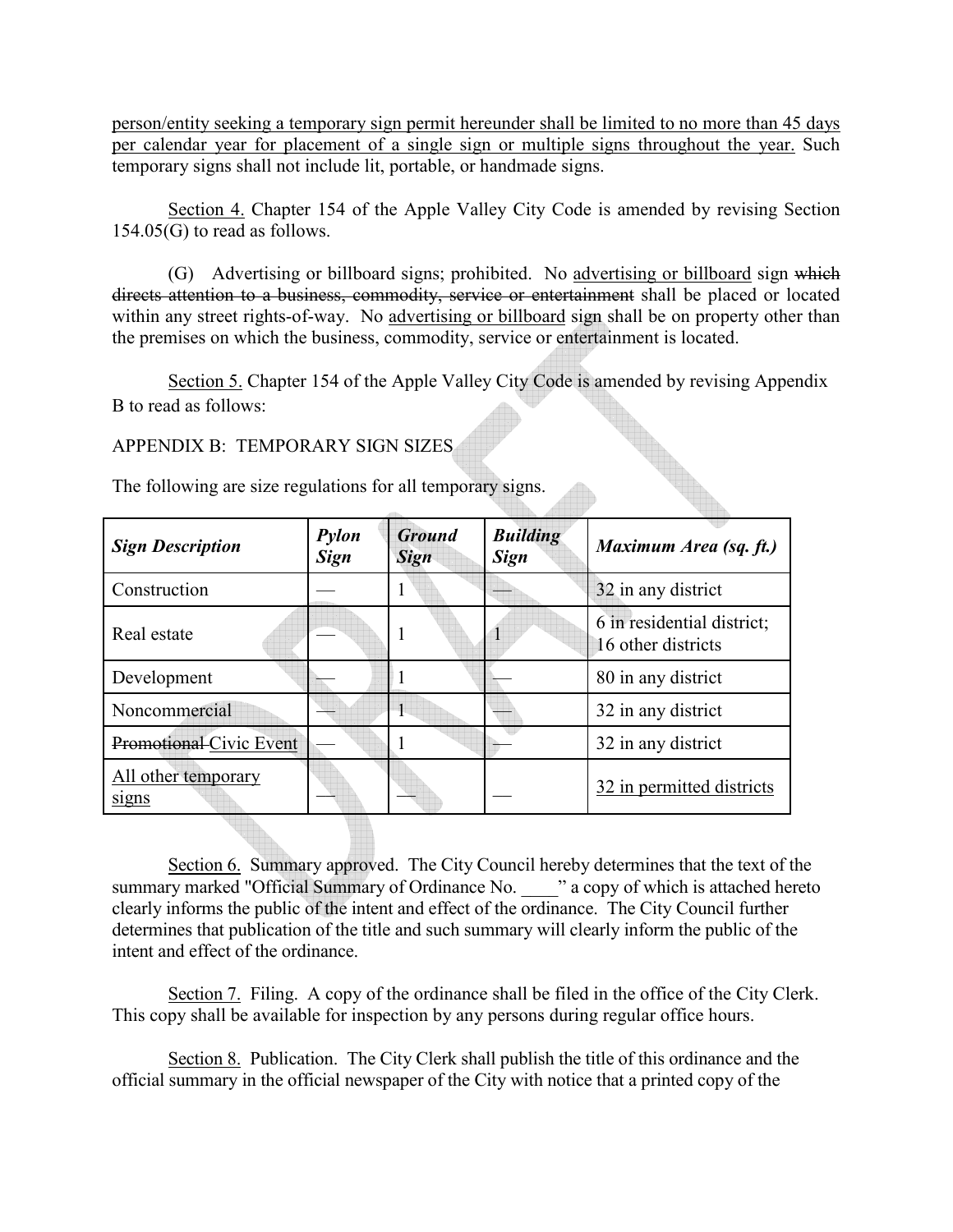ordinance is available for inspection by any person during regular office hours at the Office of the City Clerk.

Section 9. Effective date. This ordinance shall take effect upon its passage and the publication of its title and the official summary.

PASSED by the City Council this \_\_\_\_\_ day of \_\_\_\_\_\_\_, 2021. Clint Hooppaw, Mayor ATTEST: Pamela J. Gackstetter, City Clerk